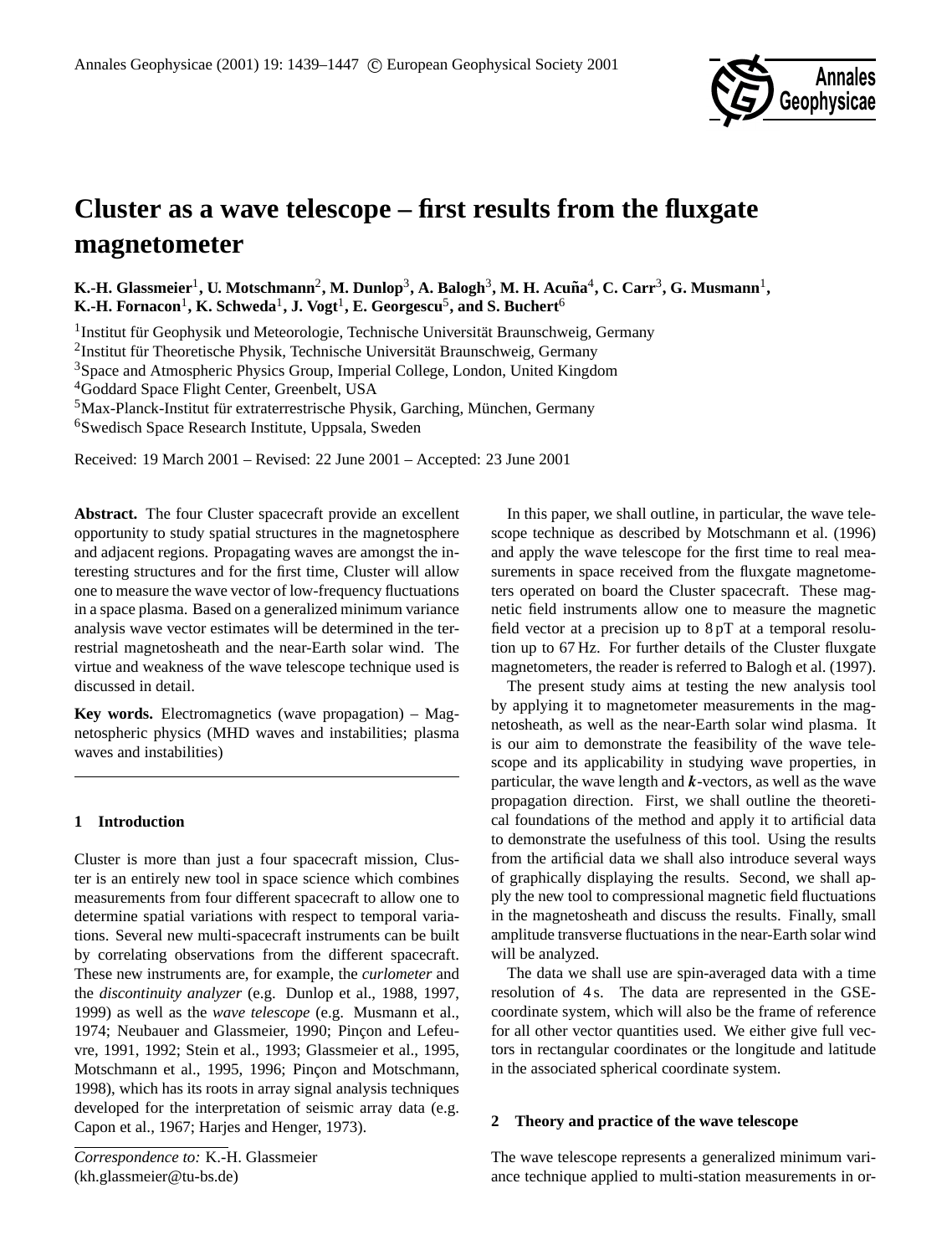der to determine both wave vectors, as well as their associated wave power. Any magnetic field vector  $\mathbf{b}(\omega, \mathbf{r}_{s/c})$  measured at the four Cluster spacecraft is represented as a series of plane propagating waves,

$$
\boldsymbol{b}(\omega,\boldsymbol{r}_{s/c}) = \sum_{n=1}^{N} \boldsymbol{b}(\omega,\boldsymbol{k}_{n}) \cdot \exp(i\boldsymbol{k}_{n} \cdot \boldsymbol{r}_{s/c}), \qquad (1)
$$

where  $\omega$  denotes the wave angular frequency, N is the number of plane waves composing the measured signal, and  $k_n$ is the corresponding wave vector. Equation (1) already defines the problem to be solved: given the measurements  $\mathbf{b}(\omega, r_{s/c})$ , one must determine the weight or polarization vector  $\mathbf{b}(\omega, \mathbf{k}_n)$  of each member of the wave ensemble that constitutes the wave. Thus, the wave telescope described and used here is essentially a wave decomposition technique. Here, plane propagating waves are used as a set of basis functions for the decomposition. Of course, the method outlined can also be formulated using spherical waves or any other useful system of elementary waves.

The measurements may be combined into the column vector

$$
\boldsymbol{B}(\omega) = [b(\omega, r_1), b(\omega, r_2), b(\omega, r_3), b(\omega, r_4)]^T, (2)
$$

where the superscript " $T$ " denotes the transposed vector. With the propagation matrix (caligraphic symbols denote tensor quantities)

$$
\mathcal{H}(k_n) = \left[ \mathcal{I}e^{ik_n \cdot r_1}, \mathcal{I}e^{ik_n \cdot r_2}, \mathcal{I}e^{ik_n \cdot r_3}, \mathcal{I}e^{ik_n \cdot r_4} \right] \tag{3}
$$

we have

 $\ddotsc$ 

$$
\boldsymbol{B}(\omega) = \sum_{n=1}^{N} \mathcal{H}(\boldsymbol{k}_n) \boldsymbol{b}(\omega, \boldsymbol{k}_n). \tag{4}
$$

Now, a covariance matrix containing all the measured data is defined as the expectation

$$
\mathcal{M}_B(\omega) = E\left[\boldsymbol{B}(\omega)\boldsymbol{B}^+(\omega)\right],\tag{5}
$$

where the superscript "+" denotes the Hermitian adjoint. The covariance matrix of the desired weight vectors is defined by the expectation

$$
\mathcal{P}_b(\omega, \boldsymbol{k}_n) = E\left[\boldsymbol{b}(\omega, \boldsymbol{k}_n)\boldsymbol{b}^+(\omega, \boldsymbol{k}_n)\right]. \tag{6}
$$

Both covariance matrices are related via the propagation matrix:

$$
\mathcal{M}_B = \sum_{n=1}^N \mathcal{H}(k_n) \mathcal{P}_b(\omega, k_n) \mathcal{H}^+(k_n). \tag{7}
$$

The task is to find the best estimator for  $\mathcal{P}_b(\omega, k_n)$ , which requires one to scan the entire  $k$ -space and to find a suitable decomposition of the measured wave field. This involves the construction of an appropriate filter or projection procedure. Here, we require that our filter or projector matrix  $W(k)$  eliminates all signals that do not correspond to a given wave vector  $k$ , i.e. one has

$$
\mathcal{P}_b(\omega, k_n) = \mathcal{W}^+(k_n) \mathcal{M}_B \mathcal{W}(k_n) \tag{8}
$$

with the constraint

$$
\mathcal{W}^+(k_n) \; \mathcal{H}(k_n) \;\; = \;\; \mathcal{I}.\tag{9}
$$

According to Pinçon and Lefeuvre (1991) and Motschmann et al. (1996), a suitable projector matrix results from minimizing the trace of the covariance matrix  $P_b(\omega, k_n)$  under the constraint (9). This yields a covariance matrix of the form (for details, see Motschmann et al., 1996):

$$
\mathcal{P}_b(\omega, \boldsymbol{k}_n) = (\mathcal{H}^+(\boldsymbol{k}_n) \mathcal{M}_B^{-1} \mathcal{H}(\boldsymbol{k}_n))^{-1}.
$$
 (10)

The trace of this cross-spectral density matrix gives the power associated with a specified plane wave and its contribution to the measured signal. Further refinements are possible, i.e. in addition to the filter condition (9), other conditions such as the solenoidality of the magnetic field or specifications with respect to the wave mode may be used to constrain the filter matrix  $W$ . For further details, the reader is referred to Motschmann et al. (1996, 1998).

There are a couple of weak points or aspects which need to be addressed before using the tool outlined: plane wave assumption, stationarity and homogeneity requirement, spacecraft motion, and spatial aliasing.

In defining the propagation matrix, we made the assumption that the propagating wave fields are plane waves. This seems at first to be a major restriction, but actually it is not. Spherical waves, for example, may be expanded using plane waves as a basis to formulate the propagation matrix. This provides one with a complete representation of the measured wave field, similar to the way a frequency spectral analysis with time harmonic functions provides one with a complete representation of a time series. A plane wave assumption is mathematical fully justified, but may be physically awkward as the interpretation is complicated. If one knows a priori that the wave field consists of spherical waves, for example, then the propagation matrix should be formulated in terms of spherical waves. Here, we would like to mention that the wave telescope tool discussed does not rely on any assumptions such as wave dispersion properties.

Application of the above outlined method is based on the requirement of time stationary and space homogeneous conditions, i.e. the background magnetic field should neither exhibit major temporal trends nor large spatial gradients. We shall check for this condition by using a simple approach. We determine the mean magnetic field magnitude and direction, as well as the scattering of these parameters for the intervals analyzed. The statistics is done over time and the four spacecraft as the motion of the whole Cluster configuration mixes spatial and temporal variations. If the scattering of the magnitude and the direction of the mean-magnetic field is small, then we shall assume a data interval to represent a stationary and homogeneous situation. A more detailed analysis of the effect of any non-stationarities will be the subject of future work.

Motion of the four spacecraft is another effect which will influence the results. We determine the mean velocity of the four spacecraft and the distance they travel during the analysis interval. If this distance is small compared to the mean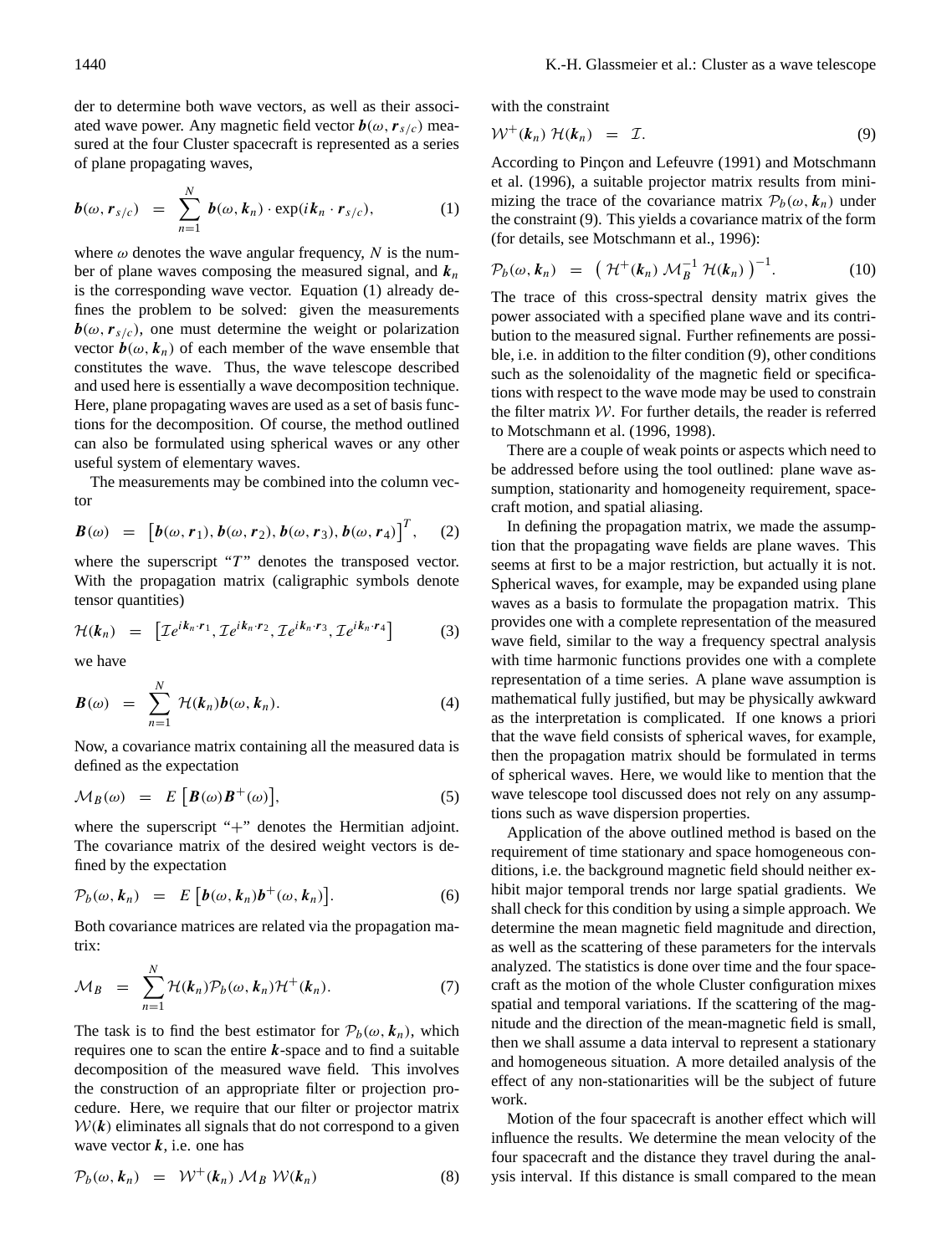distance between the spacecraft, then we assume that spacecraft motion does not effect the results obtained.

Spatial aliasing is a further effect to be taken into account and has been discussed in detail by Neubauer and Glassmeier (1990) (see also Pincon and Motschmann, 1998; Chanteur, 1998). Using Laue's equations (e.g. Kittel, 1973) the spatial aliasing problem may be expressed as (e.g. Neubauer and Glassmeier, 1990)

$$
\delta \mathbf{k} \cdot \mathbf{r}_n = 2\pi N_n; \quad n = 1, 2, 3, 4 \quad N \in \mathcal{N} \tag{11}
$$

where the  $\delta k$  are generating vectors of the k-cell, i.e. the subvolume of the k-space closest to  $k = 0$ , to which we restrict the  $k$ -analysis to avoid spatial aliasing problems. The four vectors  $r_n$  are the position vectors of the four Cluster spacecraft. With the fundamental translations of the reciprocal spacecraft lattice, the three solutions of Laue's equations are given by

$$
\delta \boldsymbol{k}_1 = \frac{2\pi}{V} \boldsymbol{r}_{31} \times \boldsymbol{r}_{21} \tag{12}
$$

$$
\delta \boldsymbol{k}_2 \ = \ \frac{2\pi}{V} \ \boldsymbol{r}_{41} \times \boldsymbol{r}_{21} \tag{13}
$$

$$
\delta \boldsymbol{k}_3 = \frac{2\pi}{V} \boldsymbol{r}_{41} \times \boldsymbol{r}_{31} \tag{14}
$$

with

$$
V = r_{41} \cdot (r_{31} \times r_{21}), \tag{15}
$$

where the  $r_{j1} = r_j - r_1$ ,  $j = 2, 3, 4$ , are the distance vectors of the spacecraft 2, 3, and 4 with respect to spacecraft 1. Spatial aliasing does not occur if all the  $k$ -vectors of the wave field lay inside the subvolume or  $k$ -cell, described by

$$
k = \sum_{n=1}^{3} \xi_n \, \delta k_n; \quad -0.5 < \xi_n \le 0.5. \tag{16}
$$

As a less complex but more practical approach, we shall define a spatial Nyquist wave number

$$
k_{NY} = \frac{\delta k_{min}}{2} \tag{17}
$$

with  $\delta k_{min}$  as the minimum distance between opposing parallelogram sides of the parallelepiped constituting the k-cell. Wave vectors with wave numbers  $k \, < \, k_{\rm NY}$  are part of the k-cell defined above and constitute a spatial Nyquist sphere imbedded in the  $k$ -cell. Thus, the spatial Nyquist wave number is a more conservative definition of the non-aliased part of the  $k$ -space. It will be used in the following applications of the wave telescope.

Changes in the relative distance of the spacecraft during an analysis interval may influence the aliasing properties of the spacecraft configuration used. Here, we assume that the aliasing properties are quasi-stationary as long as the change in relative distance is less than 5% of the minimum spacecraft distance.

The applicability of the above outlined wave analysis tool has been demonstrated by Motschmann et al. (1996) for the case of 2D wave propagation using artificial magnetic field data. To demonstrate the usefulness of the method in the 3D case, as well as its practical application, we have constructed an artificial set of Cluster measurements using actual observations of the Cluster 1 spacecraft made in the interval on 26 December 2000, 10:00–12:30 UT, when the spacecraft was in the terrestrial magnetosheath. These Cluster 1 measurements exhibit a turbulent type frequency spectral decay with a spectral index of about −2 and no pronounced spectral peak. They are thus a suitable background signal to which we

$$
Q_{GM} = 1 + \frac{\text{True Surface}}{\text{Ideal Surface}} + \frac{\text{True Volume}}{\text{Ideal Volume}} \qquad (18)
$$

as (Stein et al., 1992; Robert et al., 1998)

have added a 20 mHz plane wave signal with the propagation vector  $(-6.25 \cdot 10^{-4}, 2.5 \cdot 10^{-3}, -2.5 \cdot 10^{-3})$  km<sup>-1</sup> and the polarization vector  $(10.0, -2.5, 2.5)$  nT. At each of the four spacecraft positions, the corresponding plane wave signal has been added. The chosen configuration of the four spacecraft was almost that of a tetrahedron with a mean distance to the center of 137 km and a maximum distance between two spacecraft of 543 km. The spacecraft are not moving in our simulated signals. The configuration was described by a configuration quality index  $Q_{GM} = 2.8$ , where  $Q_{GM}$  is defined

where "true" and "ideal" indicate the actual surface and volume of the configuration as compared to that of the regular tetrahedron.

The application of the wave telescope first requires the selection of a suitable wave frequency for which the analysis is done. A suitable choice may be any clear spectral peak of the data interval analyzed. Our artificial signal exhibits such a peak at 20 mHz, which has been selected as the analysis frequency.

There are, in principle, two ways to estimate the covariance matrix  $P_b(\omega, k_n)$ : either by averaging the spectral contributions in the frequency domain or by analysis of several consecutive time intervals and then subsequent averaging. Experimentally, we found that a better estimator was received when using time-averaging rather than frequencyaveraging. Thus, we analyzed intervals of duration of 1024 data points, shifted by 64 data points 16 times. This implies that the overall time interval analyzed was 2048 data points long. In terms of a classical spectral analysis, 32 degrees of freedom are used in constructing the spatial spectrum. The Fourier analysis results from these 16 intervals are then used to construct the covariance matrix  $M_B(\omega)$  =  $\sum_{i=1}^{16} \mathcal{M}_{B,i}(\omega)$ .

Once the frequency analysis has been performed, an appropriate part of the k-space must be scanned. This has been done in spherical coordinates with an angular resolution of 4◦ , i.e. 45 and 90 points in latitude and longitude, respectively, have been used. In the radial direction, i.e. in the wave number direction, 50 points have been used in the interval  $(0, k_{\text{NY}})$ , where  $k_{\text{NY}}$  is the Nyquist wave number. The Nyquist wave length has been determined in the above described calculation; a value of 0.012 km−<sup>1</sup> results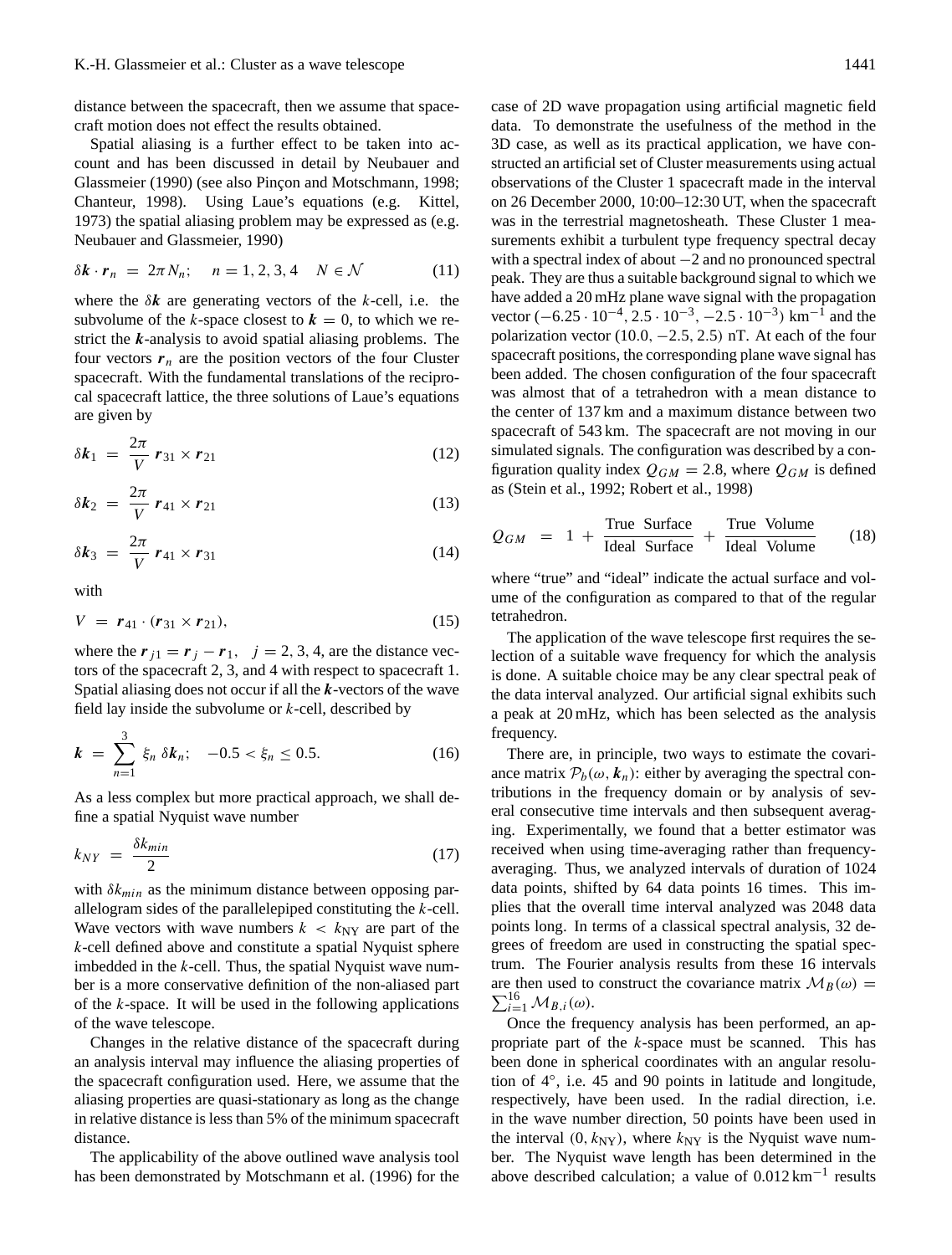

**Fig. 1.** Spatial spectral density distribution resulting from applying the wave telescope to the artificial data set.

and the resolution in the wave number direction is thus given as  $0.0024 \,\mathrm{km}^{-1}$ .

With these processing parameters, the k-space has been scanned and the trace  $Tr \mathcal{P}_b(\omega, k_n)$  was determined. Figure 1 displays the wave number spectral density spectrum, which has been derived by averaging  $Tr \mathcal{P}_b(\omega, k_n)$  over all latitudes and longitudes for a particular value of  $|k_n|$  and normalizing the resulting integrated power by  $(45 \times 90)$ , the number of  $k$ -vectors associated with a prescribed value of  $|k_n|$ . In the following, we shall denote the spectral density distribution derived in this way as the spatial spectral density. It has lost all resolution in direction, but provides a suitable representation of the power with respect to  $|k_n|$ . It should be noted that this spectrum is very much influenced by the averaging procedure used. Even if there is a prominent spectral peak at a certain value of  $k_n$ , this peak will be smeared out due to the averaging process. This can be seen in Fig. 1, where the general decaying nature of the spectral density with increasing  $k$  is perturbed by a slight increase at about 0.0036 km−<sup>1</sup> . To increase the visibility of this possible spectral enhancement, we introduce a new spectral density which we call shell-max wave spectral density. This shell-max spectral density is defined as the maximum spectral density of each given  $k$ -shell. Figure 2 shows such a shell-max spectrum density distribution or shell-max spectrum for our test wave. Now a clear spectral peak is visible at 0.0036  $km^{-1}$ , i.e. the k-value already indicated in Fig. 1, and corresponds to the dominant wave in our test data. For the  $k$ -shell corresponding to the peak value, Fig. 3 displays the power distribution as a function of longitude and latitude in a Mercator projection. A clear and well confined power peak appears at longitude 104° and latitude -46°, corresponding to a  $k$ -vector (-0.0006, 0.0024, -0.0026) km<sup>-1</sup>. The main propagating wave found using the wave telescope is thus identical to the one used in constructing the artificial set of measurements. By increasing the resolution in the k-space, an even better agreement can be achieved, but this requires an increased amount of computation. We conclude



**Fig. 2.** Shell-max spatial spectral density distribution in logarithmic presentation resulting from applying the wave telescope to the artificial data set.



**Fig. 3.** Distribution of power on the k-shell  $k = 0.0036 \text{ km}^{-1}$  in a stereographic projection and logarithmic representation. B denotes the position of the mean magnetic field direction.

that the described wave telescope is a suitable tool to analyze multi-point magnetic field measurements with respect to any propagating wave and its wave vector.

### **3 A magnetosheath case study**

To test the wave telescope with real data, we have chosen an interval at the beginning of the new millennium when the Cluster fleet cruised the far-Earth magnetosheath. Measurements from spacecraft Cluster 1 are displayed in Fig. 4. The spacecraft were approximately located at (9.3, 17.3, 2.3)  $R_E$  at a distance of 19.8  $R_E$ , i.e. close to apogee. Largeamplitude transverse and compressional magnetosheath oscillations are dominating the observations. For a more detailed analysis, the interval 1 January 2001, 01:55–02:30 UT has been selected as it exhibits clear wave packets which will also allow for an analysis of wave propagation properties using a classical minimum variance analysis (e.g. Sonnerup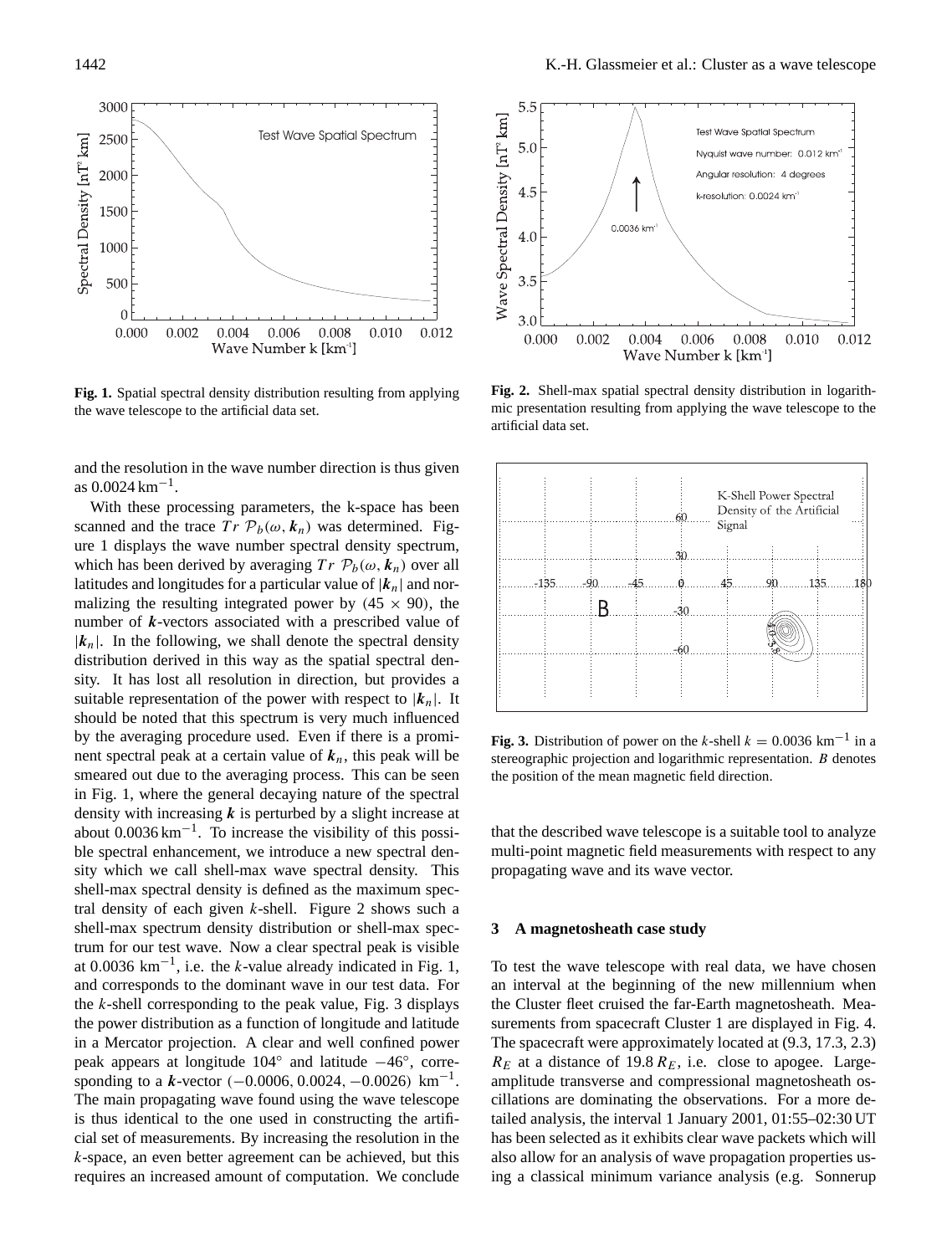

**Fig. 4.** Magnetic field observations recorded by Cluster 1 in the interval on 1 January 2001, 01:55–02:30 UT. The data are displayed in a mean field-aligned coordinate system with the  $B<sub>Z</sub>$  direction aligned with the mean magnetic field direction.

and Cahill, 1967) and other means. A frequency spectral analysis exhibits a broad spectral power peak at  $(20\pm 5)$  mHz. This frequency interval has been used to process the measurements with the wave telescope. 16 time intervals, each with a duration of 1024 s and shifted by 64 s have been Fourier analyzed to determine the averaged matrix  $\mathcal{M}_B$  at a frequency of  $20 \text{ mHz}$ . The *k*-space was scanned with an angular resolution of 4° and a k-resolution of  $5 \cdot 10^{-5}$  km<sup>-1</sup>. The mean distance of the four spacecraft was 616 km. The Nyquist wave number, as defined above, is determined at  $0.0027 \pm 0.0001$  km<sup>-1</sup>, where the error estimate is based on taking into account the change in the Cluster configuration during the analysis interval. The configuration quality parameter was determined at  $Q_{GM} = 2.24$ , i.e. the configuration was not close to the ideal tetrahedron structure. The mean magnetic field vector in the analysis interval was (in spherical coordinates)  $(173^\circ, -26^\circ, 3.8 \,\text{nT})$ . In order to check for time stationarity and space homogeneity, we have computed the scattering of the mean magnetic field magnitude and direction surrounding this mean field, based on mean the field values determined for each spacecraft for the same intervals of  $1024$  s used for the k-analysis. The mean magnitude scatters by 0.12 nT, while the mean directions scatter by 3.8°. Thus we conclude that the data are stationary and homogeneous.

The result of the  $k$ -spectral analysis is displayed in Figs. 5 and 6. The spatial spectrum (not shown here) does not exhibit any clear spectral signature, but merely shows power decreasing with increasing k-value. The shell-max spatial spectral density distribution, however, exhibits a clear peak at 0.0022 km<sup>-1</sup>, corresponding to a wave length of 2856 km. A secondary peak at about 0.0026 km−<sup>1</sup> is not discussed here any further, as this peak is very close to the Nyquist wave number.

As the observed waves are dominated by low-frequency compressional fluctuations, their dispersion relation may be



**Fig. 5.** Shell-max spatial spectral density distribution in logarithmic representation resulting from applying the wave telescope to measurements in the magnetosheath during the interval 1 January 2001, 01:55–02:30 UT.



**Fig. 6.** Spectral density distribution on the k-shell  $k =$  $0.0022 \text{ km}^{-1}$  resulting from applying the wave telescope to measurements in the magnetosheath during the interval 1 January 2001, 01:55–02:30 UT. The logarithm of the power is displayed. 'B' denotes the position of the mean magnetic field direction.

approximated by the MHD fast mode relation  $\omega/k = v_A$ , where  $v_A$  is the local Alfvén phase velocity. With the above given values for  $\omega = 2\pi f$  and the wave number k, we determine  $v_A \approx 57$  km, a value reasonable for the terrestrial magnetosheath.

The spectral density distribution on the k-shell  $k =$ 0.0022 km−<sup>1</sup> is displayed in Fig. 6. A well focused spectral peak is located at  $(-160^{\circ}, 6^{\circ})$ , i.e. the wave telescope detected a rather narrow wave beam propagating almost in  $-x$ direction. Wave propagation is off-angle at about 42◦ and is in an anti-parallel direction with respect to the ambient magnetic field vector. The mean velocity vector of the four spacecraft in the analyzed interval was  $(0.39, -0.13, -0.9)$  km/s, i.e. the spacecraft velocity was almost at a right angle with respect to the  $k$ -vector. Thus, a Doppler shift due to spacecraft motion does not need to be taken into account.

To receive an independent determination of the wave propagation direction, the classical minimum variance technique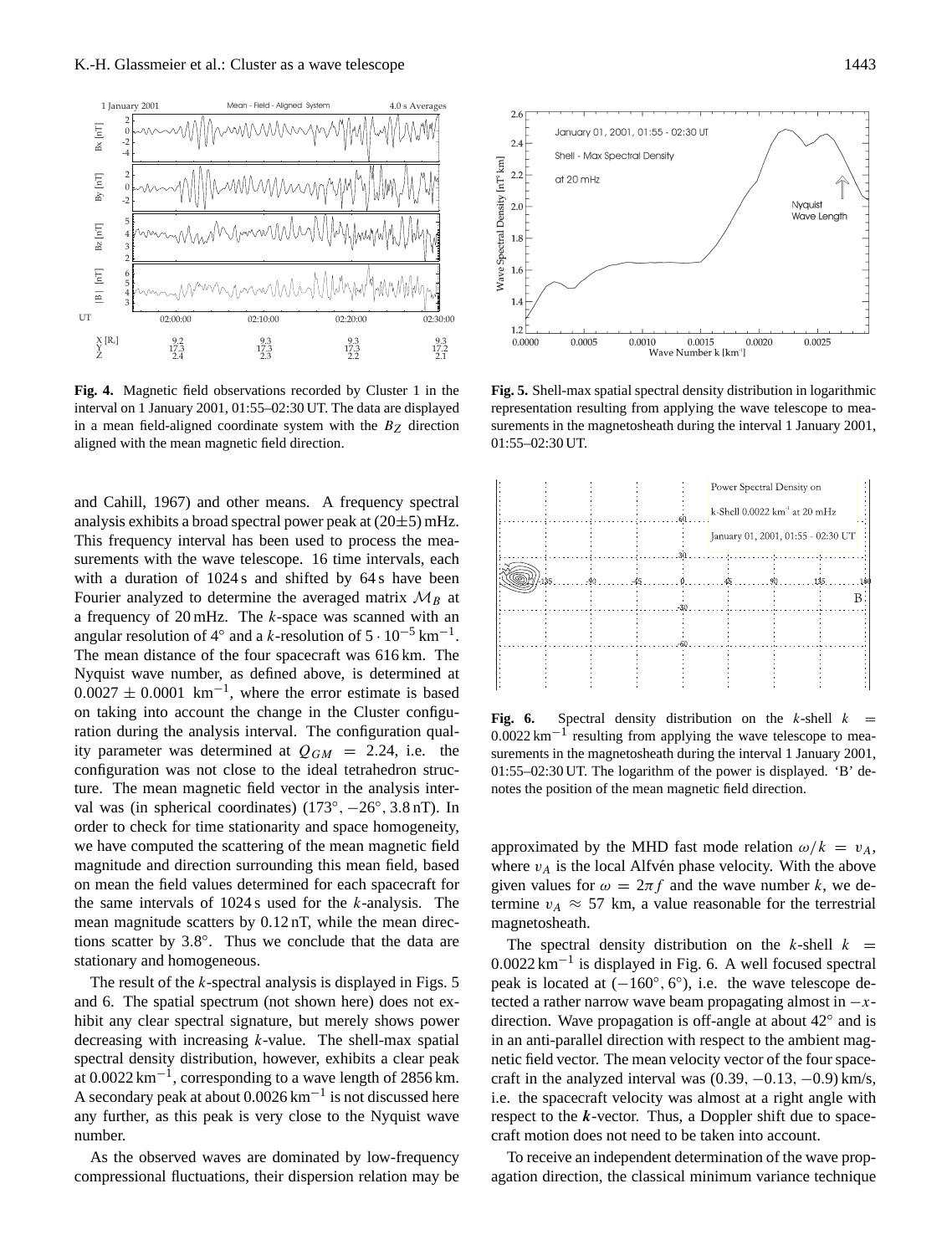

**Fig. 7.** Magnetic field measurements of the  $B_X$  component made at the four Cluster spacecraft in the time interval on 1 January 2001, 02:00–02:06 UT.

(e.g. Sonnerup and Cahill, 1967) has been applied to the measurements of all four spacecraft. The time interval analyzed was 1 January 2001, 02:00:00–02:05:15 UT. The derived eigenvalue ratios are  $15.5 \pm 0.5$  :  $10.5 \pm 0.5$  : 1, averaged over all four spacecraft. The averaged minimum variance direction is given by (-4.7°, 25.0°), corresponding to an angle of 175◦ between the mean magnetic field direction and the minimum variance direction, i.e. a classical minimum variance analysis almost provides one with field-aligned propagation direction if the minimum variance direction is interpreted as the propagation direction. Thus, the wave telescope analysis and the minimum variance analysis give slightly different results. A possible reason for this discrepancy is the selective nature of the wave telescope with respect to frequency and wave number. The minimum variance technique as applied here does not make any selection with respect to frequency and wave number.

To receive a further independent estimate for the wave propagation direction, we analyze in more detail measurements in the time domain. Figure 7 displays measurements of the  $B_X$  component made at all four spacecraft between 02:00:00 and 02:06:40 UT. Measurements made at Cluster spacecraft 1, 3, and 4 almost coincide, while the Cluster 2 spacecraft records the wave packet about 15 s earlier. We conclude that Cluster 1, 3, and 4 are located in the same phase plane. From the position vectors, the normal vector of the phase plane,  $n$ , can be determined:  $n =$ (0.98, 0.22, 0.04). This normal phase plane vector determines a positive and a negative half space; the positive one is the one in the direction of  $n$ . Introducing two half spaces allows one to introduce an oriented distance. The distance of the origin of the GSE-coordinate system to the phase plane is −82 213 km, i.e. the Earth lies in the negative half space with respect to the phase plane. The distance of Cluster 2 to this plane along the normal direction is 880 km, i.e. Cluster 2 lies in the positive half space. The angle of the Cluster 2 distance vector and the phase plane normal is calculated at 37.5°.



**Fig. 8.** Magnetic field measurements made on board the Cluster 1 spacecraft in the time interval 3 February 2001, 00:55–02:03 UT.

The mean spacecraft velocity vector is determined as  $(0.39, -0.13, -0.9)$  km/s, from which an angle between the spacecraft velocity vector and the phase plane normal of 81° results, i.e. the configuration is moving almost perpendicular to the wave propagation direction. Thus, no Doppler effect needs to be taken into account.

As the signal is first detected at Cluster 2, it propagates from this spacecraft towards the other three, thus defining the phase plane. As the distance of Cluster 2 with respect to this plane is positive, the wave must propagate in a direction anti-parallel to the normal  $n$ , i.e. the unit  $k$ -vector is given by  $e_k = -n = (-0.98, -0.22, -0.04)$ , from which a wave propagation in the direction  $(-167.3^{\circ}, -2.3^{\circ})$  results. This is almost identical to the wave propagation direction determined using the wave telescope technique.

The wave length and wave number can be determined from the distance between the Cluster 2 spacecraft to the phase plane as well as the delay time of the signal's arrival at the spacecraft. With a wave period of 50 s and an advanced arrival time of 15 s, a phase difference of 108◦ at a distance of 880 km results. From this, the wave length is determined at  $(2933 \pm 263)$  km, where the error estimate is based on assumption of an uncertainty in the wave period of  $\pm 5$  s. Thus, both wave propagation direction as well as wave length coincide very well with those values determined using the wave telescope. This qualifies our new analysis technique.

# **4 A Solar wind case study**

To further test the wave telescope, we have chosen an interval when the spacecraft cruised the near-Earth solar wind at about (14.6, 9.8, 6.3)  $R_E$  at a distance of about 18.7  $R_E$ . The ambient magnetic field is dominated by about a 3.5 nT Zcomponent (see Fig. 8), i.e. a northward pointing interplanetary magnetic field. In order to check for time stationarity and space homoneity, we have computed the scattering of the mean magnetic field magnitude and direction surrounding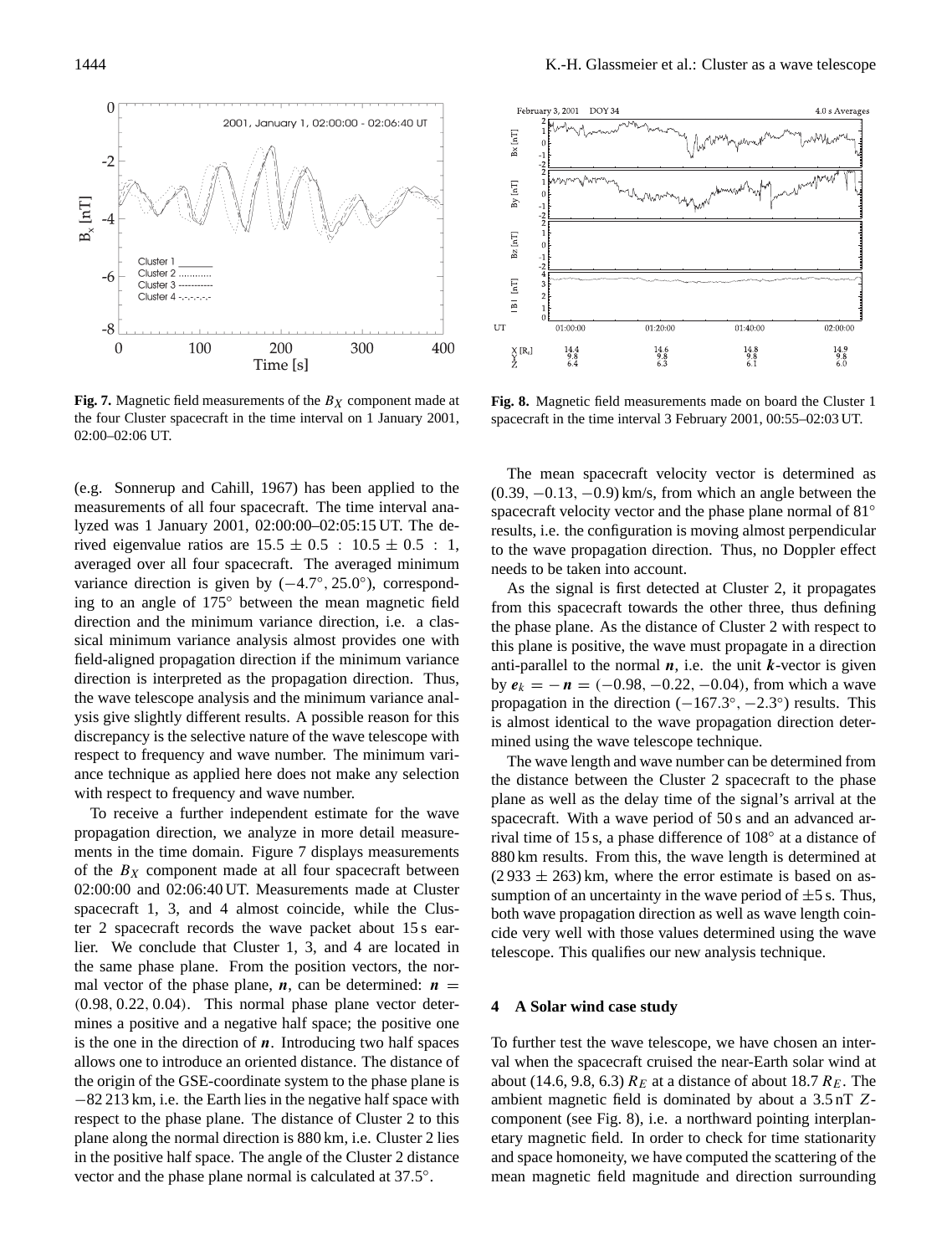

. **Fig. 9.** Trace of the frequency power spectral density matrix determined using data displayed in Fig. 8.



**Fig. 10.** Spatial spectrum determined using magnetic field data from all four Cluster spacecraft in the interval on 3 February 2001, 00:55–02:03 UT. The logarithm of the power is displayed.

this mean field based on the mean field values determined for each spacecraft for the same intervals of 1024 s used for the  $k$ -analysis. The mean magnitude scatters by  $0.12$  nT, while the mean directions scatter by 2.8°. Thus, we conclude that the data are stationary and homogeneous.

Small-amplitude transverse oscillations are dominating with the compressional component exhibiting only minor fluctuations, i.e. the oscillations are transverse or Alfvénic in nature. A frequency spectral analysis does not reveal any power spectral peak (see Fig. 9), but in the frequency range  $(0,125)$  mHz, the spectrum is rather featureless with a spectral index of about  $-2$ .

For a more detailed analysis the interval 3 February 2001, 00:55–02:03 UT has been selected. The mean distance between the spacecraft was 576 km. The Nyquist wave number was determined at  $k_{\text{NY}} = 0.0029 \pm 0.0001 \,\text{km}^{-1}$ . The configuration quality parameter was determined at  $Q_{GM}$  = 2.33. The mean magnetic field vector is  $(35^\circ, 76^\circ, 3.15 \text{ nT})$ , and the spacecraft were moving almost in the X-direction with velocity 1.2 km/s at an angle of 72° to the mean magnetic field direction.



**Fig. 11.** Spectral density distribution on the k-shell  $k =$  $0.00115 \text{ km}^{-1}$  resulting from applying the wave telescope to measurements in the solar wind during the interval on 3 February 2001, 00:55–02:05 UT. The logarithm of the power, given in pT, is displayed.

The k-space of this interval has been scanned at various frequencies since no clear frequency spectral peak is detected. The scanning parameters are as before. In the frequency interval 30–36 mHz, the spatial spectral density distribution exhibits a clear peak at  $k = 0.00114 \text{ km}^{-1}$ , i.e. at a wave length of 5511 km (Fig. 10). One should remember that the spatial  $k$ -spectrum has been determined by averaging all the power at a given k over longitude and latitude. In the magnetosheath case study, this distribution does not exhibit any clear peak, while the shell-max spectrum does. The reason for this was that the averaging procedure smeared out any spectral peak. Now in the present case, a peak already in the spatial spectrum indicates a rather broad spectral distribution. This is demonstrated in Fig. 11, where the power distribution in a stereographic representation is displayed. The power distribution is rather broad with a shallow maximum at about (67◦ , 42◦ ).

As in the magnetosheath case, we can estimate the phase velocity using the known values of  $\omega$  and k. For an Alfvénictype low frequency fluctuation we expect a dispersion relation

$$
\frac{\omega}{k} = v_A \cos \theta, \tag{19}
$$

where  $\theta$  denotes the angle of propagation with respect to the ambient magnetic field. With a mean angle of propagation of 53°, the Alfvén velocity is determined at 302 km/s, a value much too high for typical solar wind conditions, but comparable to the solar wind flow velocity itself. This indicates that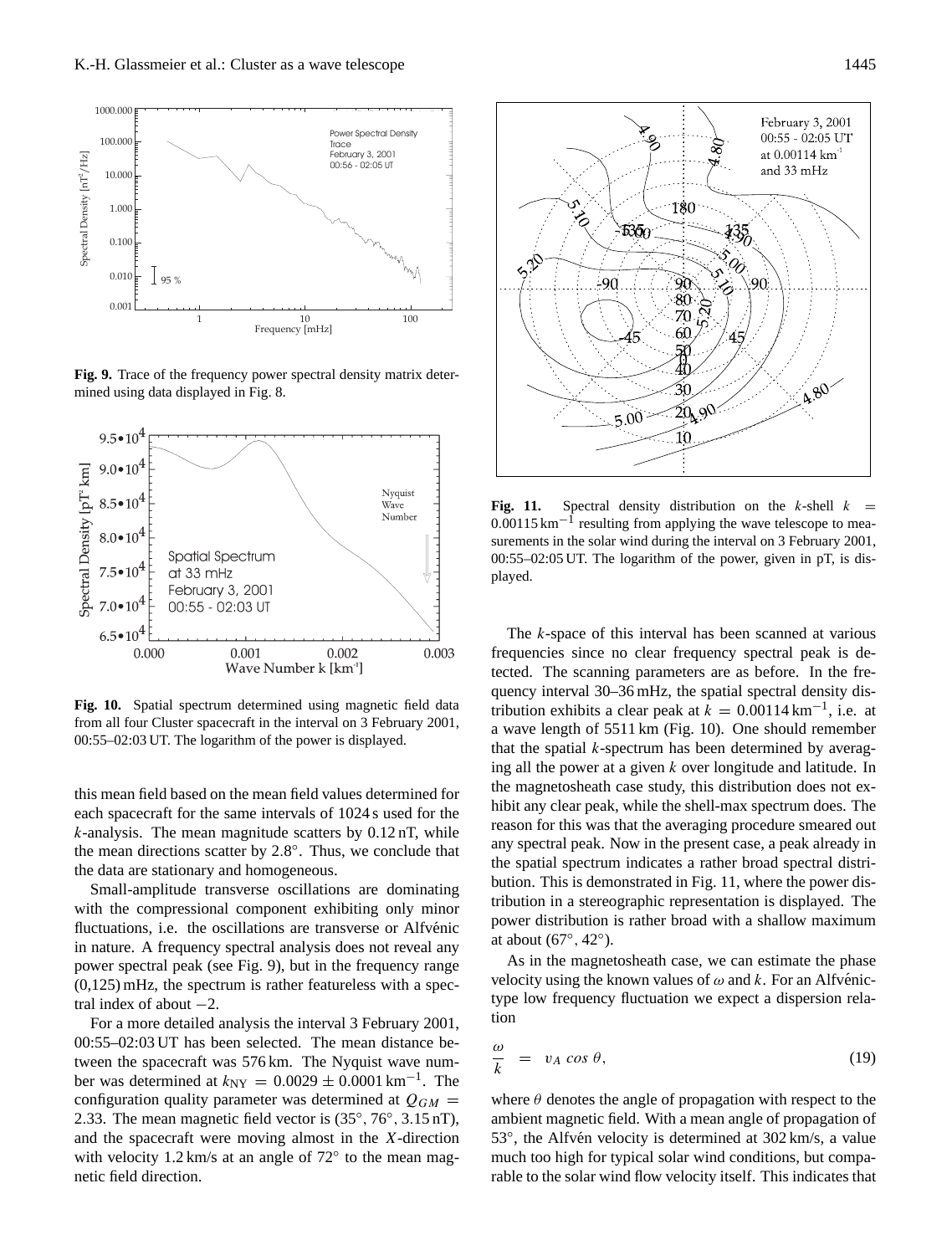the solar wind associated Doppler effect needs to be taken into account. A more proper dispersion relation is given by

$$
\omega = \mathbf{v}_A \cdot \mathbf{k} + \mathbf{v}_{SW} \cdot \mathbf{k}, \tag{20}
$$

where  $v_A$  denotes the vector Alfvén velocity and  $v_{SW}$  is the solar wind flow velocity vector. With  $k = (33, 78, 76)$ .  $10^{-5}$  km<sup>-1</sup>, and  $v_A = v_A \cdot e_B$ , where  $e_B = (0.20, 0.14, 0.97)$ is the unit vector of the mean solar wind magnetic field, and by approximating  $v_{SW} = (-400, 0, 0)$  km/s, Eq. (20) allows one to determine the Alfvén velocity required to fulfill the Doppler shifted dispersion relation:  $v_A \approx 83$  km/s, which is a reasonable value.

The difference between the magnetosheath case, where only the shell-max spectrum revealed the wave beam, and the present case may be understood in the following way. For compressional fast mode type low-frequency waves, the MHD dispersion relation requires

$$
\frac{\omega}{k} = v_A,\tag{21}
$$

i.e. for any given  $\omega$ , only one k is allowed. Thus, a small variation in frequency causes a change in the k-value with the effect that this wave no longer contributes to the power of that  $k$ -shell analysed. A narrow wave beam is thus expected for fast mode type waves.

The width of the frequency spectral distribution,  $\delta \omega$ , is related to that of the k-distribution,  $\delta k$ , via

$$
\frac{\delta \omega}{\delta k} = v_A. \tag{22}
$$

In the magnetosheath case,  $\delta \omega \approx 31.5$  mHz, correspondes to an uncertainty  $\delta k \approx 0.0006 \,\mathrm{km}^{-1}$ , which fits the observations.

In the solar wind case discussed, we have one more degree of freedom to fulfill the dispersion relation: the propagation angle. Variations in both  $k$  and  $\theta$  need to be taken into account when interpreting the spatial spectrum and the shellmax spectrum. Assuming  $k = \text{const}$ , any variation in  $\omega$  is related to a change in the propagation direction via

$$
\frac{\delta \omega}{\delta (\cos \theta)} = v_A k. \tag{23}
$$

With  $v_A$  = 83 km/s,  $k$  = 0.00114 km<sup>-1</sup>, and  $\delta \omega$  = 37.7 mHz, which is a value resulting from the frequency range in which the discussed wave has been detected, we have  $\delta(\cos \theta) \approx 0.4$ . Such a large possible scattering in  $\theta$  may explain the broad spatial spectral power distribution shown in Fig. 11.

### **5 Summary and outlook**

We have successfully demonstrated the capabilities of the wave telescope technique for the first time and applied it to magnetic field measurements from the four Cluster spacecraft. In the outer magnetosheath, large-amplitude transverse and compressional fluctuations propagating in an anti-solar direction with a wave length of about 2900 km have been detected. In the near-Earth solar wind, an Alfvénic type perturbation has been analyzed, propagating almost along the positive Y -axis towards the southern hemisphere at a wave length of about 5500 km.

The wave telescope proves to be a very valuable tool in the analysis of low-frequency waves in a space plasma. Here, we do not attempt any physical interpretation, but merely wish to demonstrate the capability of the new tool. It generates vast amounts of new information, i.e. a power distribution  $P(\omega, k)$ , which requires new ways of graphical interpretation. The spatial spectrum density distribution  $P(k)$ has been introduced by averaging the power on any given  $k$ -shell. This spectrum does not give any resolution in direction, but merely in wave number. To display wave beams, i.e. those waves exhibiting a very localized power distribution on a given  $k$ -shell, the shell-max spectrum has been introduced. Angular resolution is gained when selecting that k-shell which exhibits maximum power in a shell-max spectrum and then displaying the power distribution on the maximum k-shell.

The problem of spatial aliasing has been solved in a conservative form, i.e. the Nyquist wave number has been determined as the radius of the  $k$ -sphere, that is the sphere that can be inscribed into the  $k$ -cell, whose determination has been outlined above. This wave number defines that part of the k-space where the analysis is done. Future work will be done by taking into account the full  $k$ -cell.

The wave telescope method itself has been tested against a classical minimum variance technique applied separately to all four spacecraft. Both analysis tools give somewhat different results, for reasons that are not entirely clear, but probably attributable to the fact that the wave telescope is selective in  $\omega$  and k. To further validate the new tool, we did a case study where three of the spacecraft were lying almost on the same wave phase plane, while the fourth one was detached from this plane. A wave number and wave direction determination using this special situation gives one results consistent with the wave telescope tool.

Future work will concentrate on a systematic study of the magnetosheath and near-Earth wave propagation characteristics, as well as the combining of the wave telescope tool with the mode decomposition technique, as introduced by Glassmeier et al. (1995) and Vocks et al. (1999). This mode decomposition technique is similar to the pure state analysis introduced by Samson and Olsen (1980) and Samson (1983), but using, for example, MHD eigenvectors as prescribed state vectors. Determination of these eigenvectors requires knowledge about the wave propagation direction, which is obtainable from the wave telescope.

We conclude that this first study of Cluster magnetometer measurements using the wave telescope technique gives one extremely promising first results. However, the new tool also has its weak points as it can only be applied to longer intervals of observations which guarantee time stationarity and spatial homogeneity. Furthermore, the spacecraft configuration should not change too much over the analysis interval. In